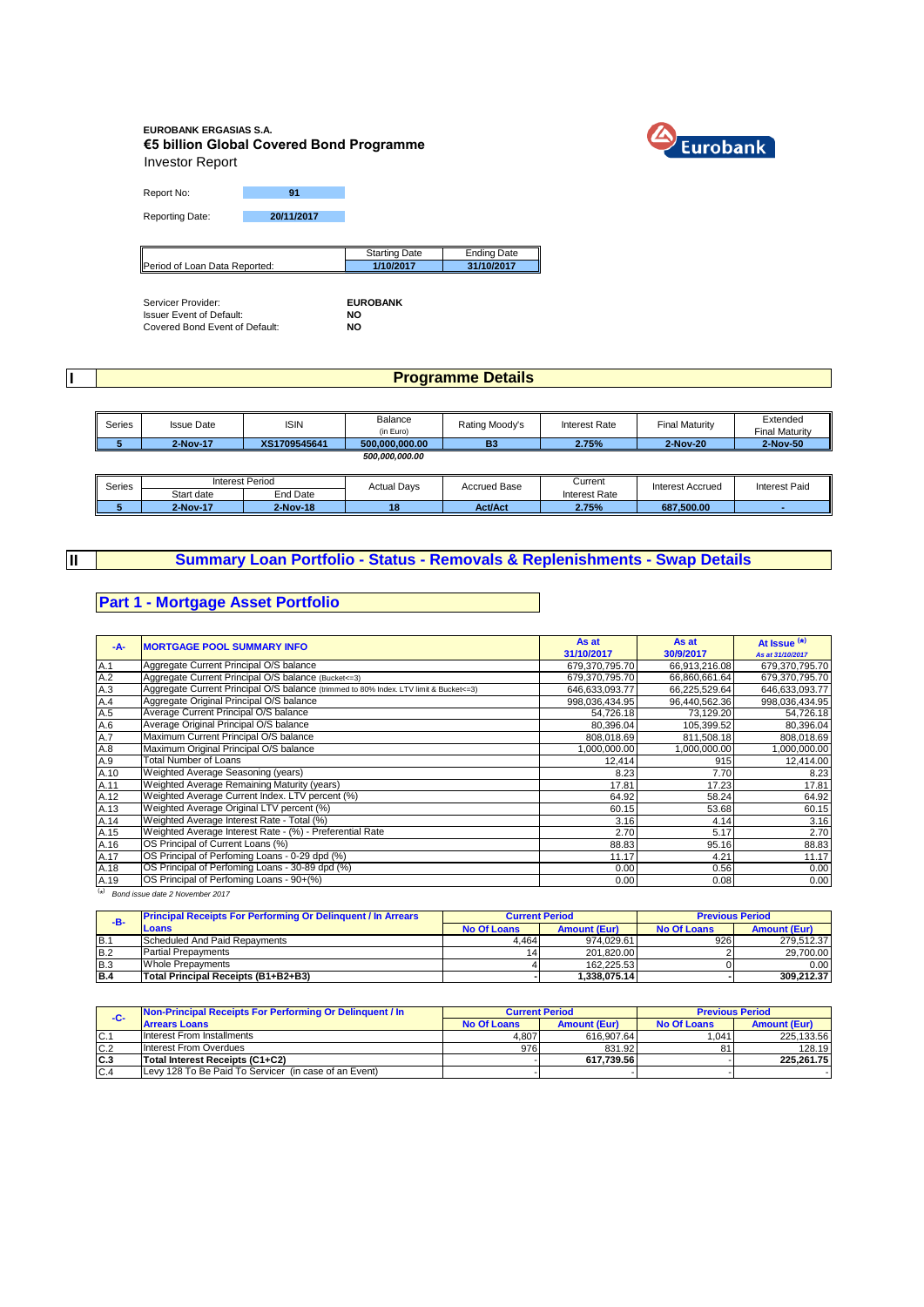# **Part 2 - Portfolio Status**

| -A- | <b>Portfolio Status</b>                       |                    | As at 31/10/2017    | <b>As at Previous Period</b> |                     |
|-----|-----------------------------------------------|--------------------|---------------------|------------------------------|---------------------|
|     |                                               | <b>No Of Loans</b> | <b>Amount (Eur)</b> | <b>No Of Loans</b>           | <b>Amount (Eur)</b> |
| A.1 | Performing Loans                              | 12.414             | 679.370.795.70      | 908                          | 66.486.056.88       |
| A.2 | Delinguent/In Arrears Loans 30 Day To 89 Days |                    | 0.00                |                              | 374.604.76          |
| A.3 | Totals (A1+ A2)                               | 12.414             | 679.370.795.70      | 914                          | 66.860.661.64       |
| A.4 | In Arrears Loans 90 Days To 360 Days          |                    | 0.00                |                              | 52.554.44           |
| A.5 | Denounced Loans                               |                    | 0.00                |                              | 0.00                |
| A.6 | Totals (A4+ A5)                               |                    | 0.00                |                              | 52.554.44           |

| -B-        | Breakdown of In Arrears Loans Number Of Days Past Due |                    | As at 31/10/2017    |                    | <b>As at Previous Period</b> |
|------------|-------------------------------------------------------|--------------------|---------------------|--------------------|------------------------------|
|            |                                                       | <b>No Of Loans</b> | <b>Amount (Eur)</b> | <b>No Of Loans</b> | <b>Amount (Eur)</b>          |
| IB.        | $30$ Davs < Installment <= 59 Davs                    |                    | 0.00                |                    | 303.811.25                   |
| B.2        | $60$ Davs < Installment <= 89 Davs                    |                    | 0.00                |                    | 70.793.51                    |
| B.3        | Total (B1+B2=A2)                                      |                    | 0.00                |                    | 374.604.76                   |
| B.4        | 90 Days < Installment <= 119 Days                     |                    | 0.00                |                    | 52.554.44                    |
| <b>B.5</b> | 120 Days < Installment <= 360 Days                    |                    | 0.00                |                    | 0.00                         |
| B.6        | Total (B4+B5=A4)                                      |                    | 0.00                |                    | 52.554.44                    |

# **Part 3 - Replenished Loans - Removed Loans**

| -A- | <b>Loan Amounts During The Period</b> | <b>Replenishment</b><br><b>Loans</b> | <b>Removed</b><br>Loans |
|-----|---------------------------------------|--------------------------------------|-------------------------|
| A.1 | Total Outstanding Balance             | 626.666.858.54                       | 13.652.081.95           |
| A.2 | Number of Loans                       | 11.766                               | 263                     |

**III**

# **Statutory Tests \***

| <b>Outstanding Bonds Principal</b><br>Outstanding Accrued Interest on Bonds <sup>1</sup>              | 500,000,000.00<br>0.00           |      |
|-------------------------------------------------------------------------------------------------------|----------------------------------|------|
| <b>Total Bonds Amount</b>                                                                             | 500,000,000.00                   |      |
| Current Outstanding Balance of Loans                                                                  | 679,370,795.70                   |      |
| A. Adjusted Outstanding Principal of Loans <sup>2</sup>                                               | 646,633,093.77                   |      |
| B. Accrued Interest on Loans<br>C. Outstanding Principal & accrued Interest of Marketable Assets      | 1,880,828.40<br>0.00             |      |
| D. Aggregate Amount standing to the Credit of Trans. Account - excl. Commingling Res.                 | 0.00                             |      |
| Z. WAV CB maturity x OS principal amount x Neg. Carry Factor                                          | 7,625,000.00                     |      |
| Nominal Value (A+B+C+D-Z)                                                                             | 640,888,922.17                   |      |
| Bonds / Nominal Value Assets Percentage                                                               | 625,000,000.00                   |      |
| <b>Nominal Value Test Result</b>                                                                      |                                  | Pass |
| <b>Net Present Value Test</b>                                                                         |                                  | Pass |
| Net Present Value                                                                                     | 848,219,346.90                   |      |
| Net Present Value of Liabilities                                                                      | 542.545.627.49                   |      |
| Parallel shift +200bps of current interest rate curve                                                 |                                  | Pass |
| Net Present Value<br>Net Present Value of Liabilities                                                 | 828,410,377.95<br>511,931,232.37 |      |
| Parallel shift -200bps of current interest rate curve                                                 |                                  | Pass |
| <b>Net Present Value</b>                                                                              | 869, 902, 192.89                 |      |
| Net Present Value of Liabilities                                                                      | 575,694,691.60                   |      |
| <b>Interest Rate Coverage Test</b>                                                                    |                                  | Pass |
| Interest expected to be received in respect of assets comprised in the Cover Pool during the 1st year | 18,614,704.93                    |      |
| Interest due on all series of covered bonds during 1st year                                           | 13,750,000.00                    |      |
| <b>Parameters</b>                                                                                     |                                  |      |
| LTV Cap                                                                                               | 80.00%                           |      |
| Asset Percentage BoG                                                                                  | 95.00%                           |      |
| Asset Percentage <sup>3</sup>                                                                         | 80.00%                           |      |
| Negative carry Margin                                                                                 | 0.50%                            |      |
| Reserve Ledger <sup>4</sup>                                                                           |                                  |      |
| Opening Balance                                                                                       | 14,099,051.77                    |      |
| <b>Required Reserve Amount</b><br>Amount credited to the account to bring balance to Required Amount  | 13,750,000.00<br>0.00            |      |
| Available (Outstanding) Reserve Amount                                                                | 14,099,051.77                    |      |
|                                                                                                       |                                  |      |

Current period Statutory tests calculated with a bond of 500ml (ISIN XS1709545641) as per 02/11/2017 issue.<br>1 Outstanding Accrued Interest on Bonds as at end date of data reporting period<br><sup>2</sup> Commited Asset Percentage was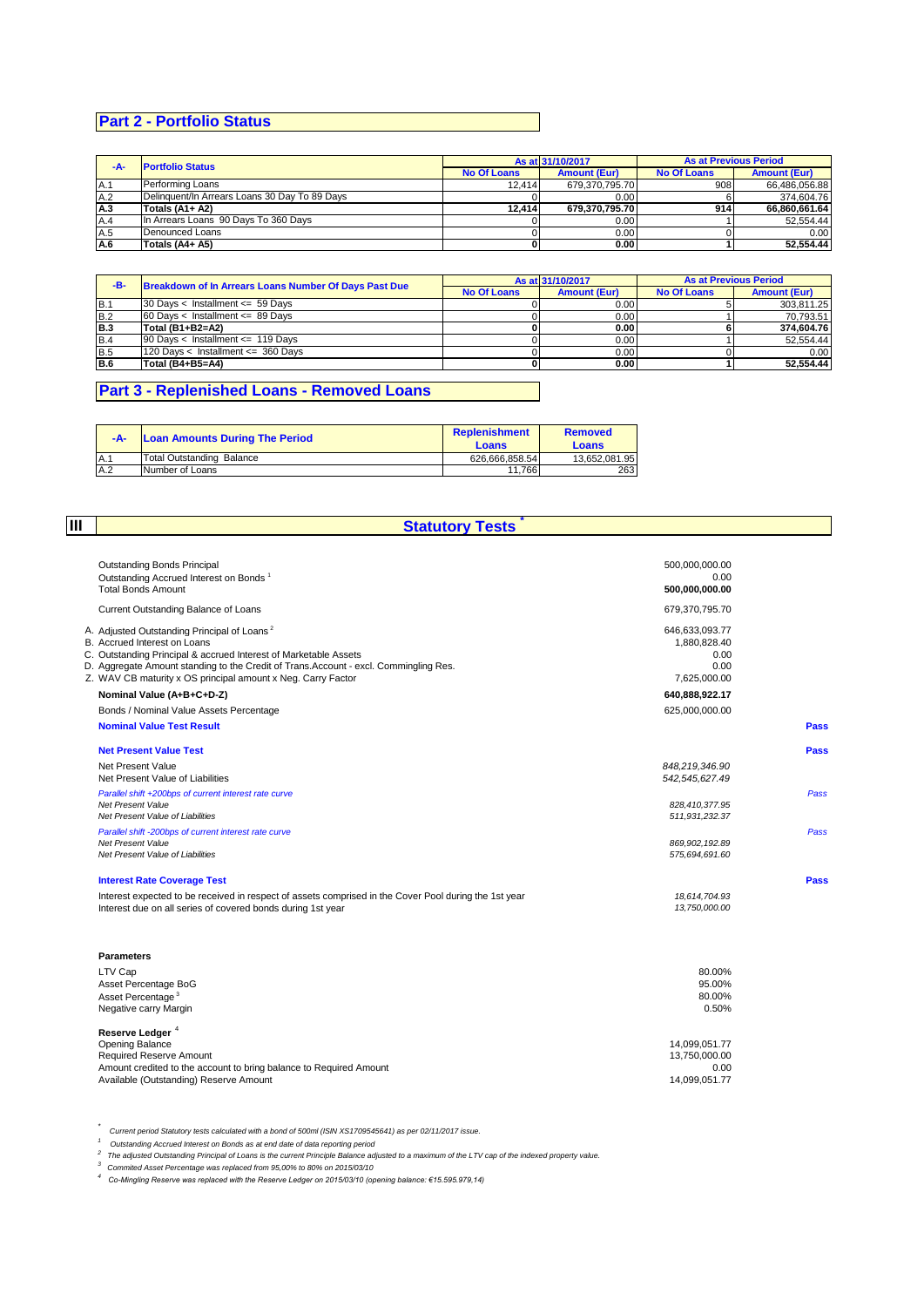| <b>ORIGINAL LOAN AMOUNT</b>                   |               |                  |                                |                   |
|-----------------------------------------------|---------------|------------------|--------------------------------|-------------------|
|                                               | Num of loans  | % of loans       | <b>Disbursed Amount</b>        | % of Disbursed    |
| $0 - 37.500$                                  | 1,359         | 10.95%           | 41,246,060.83                  | 4.13%             |
| 37.501 - 75.000                               | 5,802         | 46.74%           | 328,950,994.48                 | 32.96%            |
| 75.001 - 100.000                              | 2,643         | 21.29%           | 234,933,260.94                 | 23.54%            |
| 100.001 - 150.000                             | 1,876         | 15.11%           | 232,079,989.75                 | 23.25%            |
| 150.001 - 250.000                             | 606           | 4.88%            | 114,640,241.79                 | 11.49%            |
|                                               |               |                  |                                |                   |
| 250.001 - 500.000                             | 119           | 0.96%            | 39,967,640.16                  | 4.00%             |
| $500.001 +$                                   | 9             | 0.07%            | 6,218,247.00                   | 0.62%             |
| <b>Grand Total</b>                            | 12,414        | 100.00%          | 998,036,434.95                 | 100.00%           |
| <b>OUTSTANDING LOAN AMOUNT</b>                |               |                  |                                |                   |
|                                               | Num of Loans  | % of loans       | OS_Principal                   | % of OS_Principal |
| $0 - 37.500$                                  | 5,029         | 40.51%           | 135,332,840.73                 | 19.92%            |
| 37.501 - 75.000                               | 4,926         | 39.68%           | 259,859,280.50                 | 38.25%            |
| 75.001 - 100.000                              |               | 9.92%            | 106.467.599.19                 | 15.67%            |
|                                               | 1,232         |                  |                                |                   |
| 100.001 - 150.000                             | 881           | 7.10%            | 105,691,692.31                 | 15.56%            |
| 150.001 - 250.000                             | 286           | 2.30%            | 52,505,328.73                  | 7.73%             |
| 250.001 - 500.000                             | 59            | 0.48%            | 18,706,035.55                  | 2.75%             |
|                                               |               |                  |                                |                   |
| $500.001 +$                                   | 1             | 0.01%            | 808,018.69                     | 0.12%             |
| <b>Grand Total</b>                            | 12,414        | 100.00%          | 679,370,795.70                 | 100.00%           |
| <b>ORIGINATION DATE</b>                       |               |                  |                                |                   |
|                                               | Num of Loans  | % of loans       | OS_Principal                   | % of OS_Principal |
| 1995                                          | 1             | 0.01%            | 18,705.57                      | 0.00%             |
| 1996                                          |               | 0.01%            |                                | 0.00%             |
|                                               | 1             |                  | 18,490.37                      |                   |
| 1997                                          | 58            | 0.47%            | 1,411,092.41                   | 0.21%             |
| 1998                                          | 77            | 0.62%            | 2,111,902.94                   | 0.31%             |
| 1999                                          | 112           | 0.90%            | 3,637,092.09                   | 0.54%             |
| 2000                                          | 245           | 1.97%            | 9,261,308.76                   | 1.36%             |
|                                               |               |                  |                                |                   |
| 2001                                          | 183           | 1.47%            | 7,496,443.57                   | 1.10%             |
| 2002                                          | 234           | 1.88%            | 9,839,513.65                   | 1.45%             |
| 2003                                          | 310           | 2.50%            | 12,960,971.86                  | 1.91%             |
| 2004                                          | 872           | 7.02%            | 39,525,787.23                  | 5.82%             |
|                                               |               |                  |                                |                   |
| 2005                                          | 1,565         | 12.61%           | 69,073,497.88                  | 10.17%            |
| 2006                                          | 1,564         | 12.60%           | 65,301,790.50                  | 9.61%             |
| 2007                                          | 591           | 4.76%            | 27,891,657.74                  | 4.11%             |
| 2008                                          | 338           | 2.72%            | 18,291,867.29                  | 2.69%             |
|                                               |               |                  |                                |                   |
| 2009                                          | 702           | 5.65%            | 43,820,653.44                  | 6.45%             |
| 2010                                          | 1,361         | 10.96%           | 96,901,714.52                  | 14.26%            |
| 2011                                          | 1,492         | 12.02%           | 97,973,811.98                  | 14.42%            |
|                                               | 746           |                  |                                |                   |
| 2012                                          |               | 6.01%            | 44,345,480.68                  | 6.53%             |
| 2013                                          | 494           | 3.98%            | 29,653,511.77                  | 4.36%             |
| 2014                                          | 389           | 3.13%            | 26,744,353.28                  | 3.94%             |
| 2015                                          | 466           | 3.75%            | 31, 167, 243.60                | 4.59%             |
|                                               |               |                  |                                |                   |
| 2016                                          | 476           | 3.83%            | 32, 167, 904. 11               | 4.73%             |
| 2017<br><b>Grand Total</b>                    | 137<br>12,414 | 1.10%<br>100.00% | 9,756,000.46<br>679,370,795.70 | 1.44%<br>100.00%  |
|                                               |               |                  |                                |                   |
| <b>MATURITY DATE</b>                          |               |                  |                                |                   |
|                                               | Num of Loans  | % of loans       | OS_Principal                   | % of OS_Principal |
| 2016 - 2020                                   | 232           | 1.87%            | 6.090.326.25                   | 0.90%             |
| 2021 - 2025                                   | 2,096         | 16.88%           | 68,233,786.20                  | 10.04%            |
| 2026 - 2030                                   | 3,028         | 24.39%           | 131,813,787.24                 | 19.40%            |
| 2031 - 2035                                   | 2,898         | 23.34%           | 159,601,041.33                 | 23.49%            |
| 2036 - 2040                                   | 1,934         | 15.58%           | 131, 144, 674. 37              | 19.30%            |
|                                               |               |                  |                                |                   |
| 2041 - 2045                                   | 1,395         | 11.24%           | 114,868,484.18                 | 16.91%            |
| $2046 +$                                      | 831           | 6.69%            | 67,618,696.13                  | 9.95%             |
| <b>Grand Total</b>                            | 12,414        | 100.00%          | 679,370,795.70                 | 100.00%           |
| <b>REMAIN. TIME TO MATURITY</b>               |               |                  |                                |                   |
|                                               | Num of Loans  | % of loans       | OS Principal                   | % of OS Principal |
| $0 - 40$ months                               | 289           | 2.33%            | 7,489,231.31                   | 1.10%             |
| 40.01 - 60 months                             | 608           | 4.90%            | 17,320,123.66                  | 2.55%             |
|                                               |               |                  |                                |                   |
| 60.01 - 90 months                             | 930           | 7.49%            | 30,815,841.01                  | 4.54%             |
| 90.01 - 120 months                            | 1,442         | 11.62%           | 54,732,154.10                  | 8.06%             |
| 120.01 - 150 months                           | 1,205         | 9.71%            | 53,900,095.63                  | 7.93%             |
| 150.01 - 180 months                           | 2,024         | 16.30%           | 98,771,120.03                  | 14.54%            |
|                                               |               |                  |                                |                   |
| over 180 months                               | 5,916         | 47.66%           | 416,342,229.96                 | 61.28%            |
| <b>Grand Total</b>                            | 12,414        | 100.00%          | 679,370,795.70                 | 100.00%           |
| <b>INTEREST RATE - EURO DENOMINATED LOANS</b> |               |                  |                                |                   |
|                                               | Num of Loans  | % of loans       | OS_Principal                   | % of OS_Principal |
| 1.01% - 2.00%                                 | 2,181         | 17.57%           | 111,610,548.44                 | 16.43%            |
| 2.01% - 3.00%                                 | 4,108         | 33.09%           | 228,942,237.36                 | 33.70%            |
| 3.01% - 4.00%                                 | 2,676         | 21.56%           | 179,143,946.90                 | 26.37%            |
|                                               |               |                  |                                |                   |
| 4.01% - 5.00%                                 | 2,580         | 20.78%           | 121, 155, 741.55               | 17.83%            |
|                                               |               | 6.66%            | 36.149.858.98                  | 5.32%             |
| 5.01% - 6.00%                                 | 827           |                  |                                |                   |
|                                               |               |                  |                                |                   |
| 6.01% - 7.00%                                 | 41            | 0.33%            | 2,316,288.08                   | 0.34%             |
| $7.01% +$<br><b>Grand Total</b>               | 1<br>12,414   | 0.01%<br>100.00% | 52,174.39<br>679,370,795.70    | 0.01%<br>100.00%  |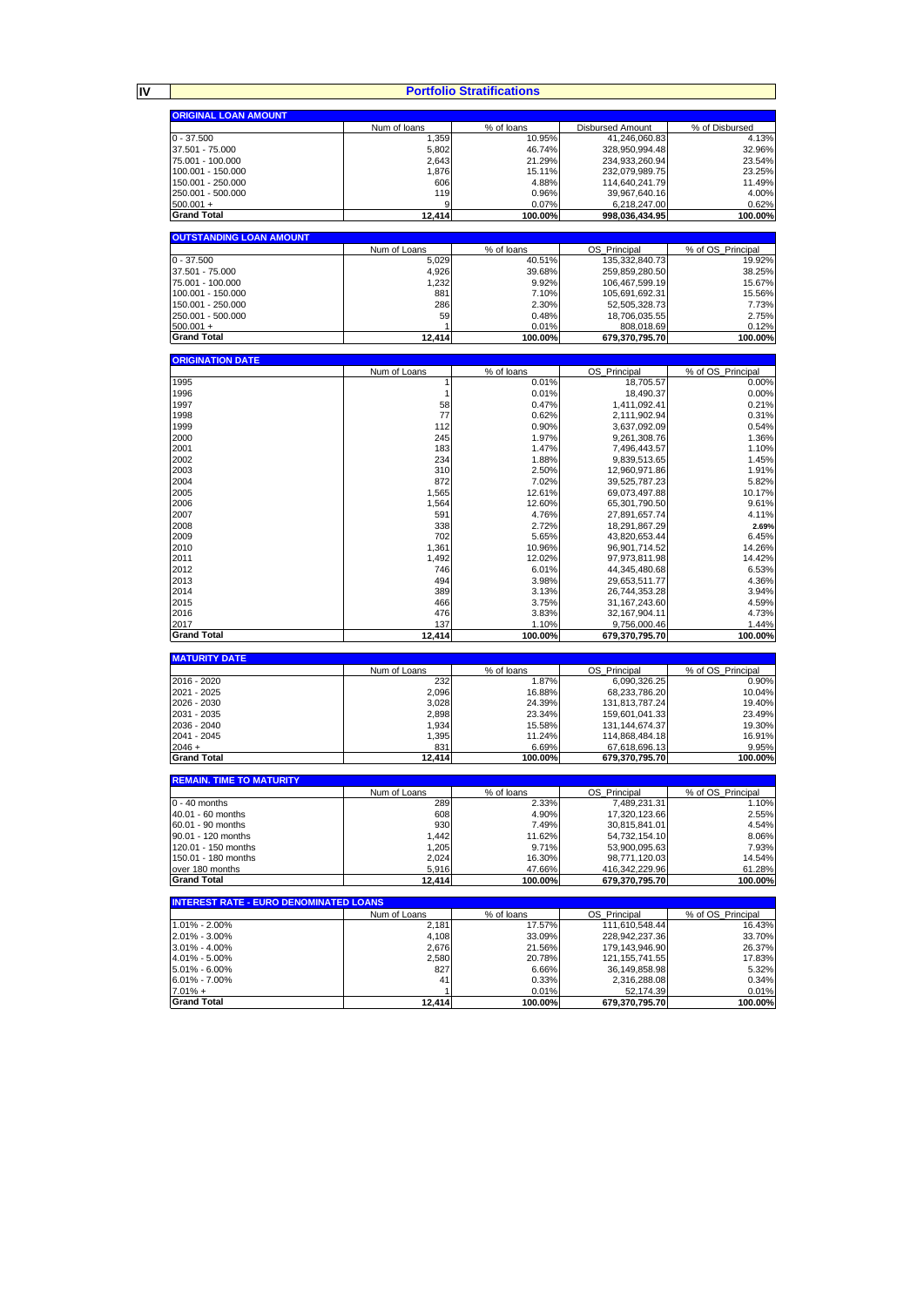|                                            | Num of Loans        | % of loans          | OS_Principal                     | % of OS Principal                                                                                                                                                                                                                                                                                                                                |
|--------------------------------------------|---------------------|---------------------|----------------------------------|--------------------------------------------------------------------------------------------------------------------------------------------------------------------------------------------------------------------------------------------------------------------------------------------------------------------------------------------------|
| $0.00\% - 20.00\%$                         | 840                 | 6.77%               | 24,706,093.49                    | 3.64%                                                                                                                                                                                                                                                                                                                                            |
| 20.01% - 30.00%                            | 1,384               | 11.15%              | 47,210,454.09                    | 6.95%                                                                                                                                                                                                                                                                                                                                            |
| 30.01% - 40.00%                            | 1,644               | 13.24%              | 68,261,437.99                    | 10.05%                                                                                                                                                                                                                                                                                                                                           |
| 40.01% - 50.00%                            | 1,604               | 12.92%              | 77,910,641.40                    | 11.47%                                                                                                                                                                                                                                                                                                                                           |
| 50.01% - 60.00%                            | 1,484               | 11.95%              | 84,629,017.95                    | 12.46%                                                                                                                                                                                                                                                                                                                                           |
| 60.01% - 70.00%                            | 1,465               | 11.80%              | 95,038,017.60                    | 13.99%                                                                                                                                                                                                                                                                                                                                           |
| 70.01% - 80.00%                            | 1,272               | 10.25%              | 90,311,267.24                    | 13.29%                                                                                                                                                                                                                                                                                                                                           |
| $80.01% +$                                 | 2,721               | 21.92%              | 191,303,865.94                   | 28.16%                                                                                                                                                                                                                                                                                                                                           |
|                                            |                     |                     |                                  |                                                                                                                                                                                                                                                                                                                                                  |
| <b>Grand Total</b>                         | 12,414              | 100.00%             | 679,370,795.70                   | 100.00%                                                                                                                                                                                                                                                                                                                                          |
| <b>ORIGINAL LTV Euro by Daily F/X Rate</b> |                     |                     |                                  |                                                                                                                                                                                                                                                                                                                                                  |
| $0.00\% - 20.00\%$                         | Num of Loans<br>415 | % of loans<br>3.34% | OS_Principal<br>14,424,632.06    | % of OS_Principal<br>2.12%                                                                                                                                                                                                                                                                                                                       |
| 20.01% - 30.00%                            | 873                 | 7.03%               | 35,643,077.56                    | 5.25%                                                                                                                                                                                                                                                                                                                                            |
| 30.01% - 40.00%                            | 1,447               | 11.66%              | 66,510,304.14                    | 9.79%                                                                                                                                                                                                                                                                                                                                            |
| 40.01% - 50.00%                            | 1,789               | 14.41%              | 92,656,493.56                    | 13.64%                                                                                                                                                                                                                                                                                                                                           |
| 50.01% - 60.00%                            | 2,117               | 17.05%              | 125,620,294.49                   | 18.49%                                                                                                                                                                                                                                                                                                                                           |
| 60.01% - 70.00%                            | 2,263               | 18.23%              | 137,140,662.29                   | 20.19%                                                                                                                                                                                                                                                                                                                                           |
| 70.01% - 80.00%                            | 2,101               | 16.92%              | 125,842,623.23                   | 18.52%                                                                                                                                                                                                                                                                                                                                           |
| $80.01% +$                                 | 1,409               | 11.35%              | 81,532,708.37                    | 12.00%                                                                                                                                                                                                                                                                                                                                           |
| <b>Grand Total</b>                         | 12,414              | 100.00%             | 679,370,795.70                   | 100.00%                                                                                                                                                                                                                                                                                                                                          |
| <b>LOCATION OF PROPERTY</b>                |                     |                     |                                  |                                                                                                                                                                                                                                                                                                                                                  |
|                                            | Num of Loans        | % of loans          | OS_Principal                     | % of OS_Principal                                                                                                                                                                                                                                                                                                                                |
| Attica                                     | 5,068               | 40.82%              | 308,100,721.59                   | 45.35%                                                                                                                                                                                                                                                                                                                                           |
| Thessaloniki                               | 1,676               | 13.50%              | 87,290,409.71                    | 12.85%                                                                                                                                                                                                                                                                                                                                           |
| Macedonia                                  | 1,499               | 12.08%              | 69,604,235.86                    | 10.25%                                                                                                                                                                                                                                                                                                                                           |
| Peloponnese                                | 853                 | 6.87%               | 43,627,342.88                    | 6.42%                                                                                                                                                                                                                                                                                                                                            |
| Thessaly                                   | 845                 | 6.81%               | 40,304,186.15                    | 5.93%                                                                                                                                                                                                                                                                                                                                            |
| Sterea Ellada                              | 690                 | 5.56%               | 33,118,499.64                    | 4.87%                                                                                                                                                                                                                                                                                                                                            |
| Aegean Islands                             | 374                 | 3.01%               | 24,570,087.70                    | 3.62%                                                                                                                                                                                                                                                                                                                                            |
| Creta Island                               | 439                 | 3.54%               | 24,618,570.15                    | 3.62%                                                                                                                                                                                                                                                                                                                                            |
| Ionian Islands                             | 202                 | 1.63%               | 10,700,396.73                    | 1.58%                                                                                                                                                                                                                                                                                                                                            |
| Thrace                                     |                     |                     | 21,443,407.79                    |                                                                                                                                                                                                                                                                                                                                                  |
|                                            | 443                 | 3.57%               |                                  | 3.16%                                                                                                                                                                                                                                                                                                                                            |
| Epirus<br><b>Grand Total</b>               | 325<br>12.414       | 2.62%<br>100.00%    | 15.992.937.50<br>679,370,795.70  | 2.35%<br>100.00%                                                                                                                                                                                                                                                                                                                                 |
|                                            |                     |                     |                                  |                                                                                                                                                                                                                                                                                                                                                  |
| <b>SEASONING</b>                           | Num of Loans        | % of loans          | OS_Principal                     | % of OS_Principal                                                                                                                                                                                                                                                                                                                                |
| $0 - 12$                                   | 230                 | 1.85%               | 16,556,759.39                    | 2.44%                                                                                                                                                                                                                                                                                                                                            |
| $12 - 24$                                  | 466                 | 3.75%               | 31,670,623.17                    | 4.66%                                                                                                                                                                                                                                                                                                                                            |
| 24 - 36                                    | 467                 | 3.76%               | 31,316,605.46                    | 4.61%                                                                                                                                                                                                                                                                                                                                            |
| $36 - 60$                                  | 868                 | 6.99%               | 54,293,156.84                    | 7.99%                                                                                                                                                                                                                                                                                                                                            |
| $60 - 96$                                  | 3,655               | 29.44%              | 243,541,058.84                   | 35.85%                                                                                                                                                                                                                                                                                                                                           |
| over 96                                    | 6,728               | 54.20%              | 301,992,592.00                   | 44.45%                                                                                                                                                                                                                                                                                                                                           |
| <b>Grand Total</b>                         | 12,414              | 100.00%             | 679,370,795.70                   | 100.00%                                                                                                                                                                                                                                                                                                                                          |
|                                            |                     |                     |                                  |                                                                                                                                                                                                                                                                                                                                                  |
| <b>LEGAL LOAN TERM</b>                     |                     |                     |                                  |                                                                                                                                                                                                                                                                                                                                                  |
|                                            | Num of Loans        | % of loans          | OS_Principal                     |                                                                                                                                                                                                                                                                                                                                                  |
| $0 - 5$ years                              | 9                   | 0.07%               | 253,366.62                       |                                                                                                                                                                                                                                                                                                                                                  |
| 5 - 10 years                               | 248                 | 2.00%               | 8,219,973.24                     |                                                                                                                                                                                                                                                                                                                                                  |
| 10 - 15 years                              | 1,808               | 14.56%              | 64,973,721.65                    |                                                                                                                                                                                                                                                                                                                                                  |
| 15 - 20 years                              | 2,848               | 22.94%              | 129,212,058.73                   |                                                                                                                                                                                                                                                                                                                                                  |
| 20 - 25 years                              | 2,530               | 20.38%              | 142,011,081.68                   |                                                                                                                                                                                                                                                                                                                                                  |
| 25 - 30 years                              | 3,576               | 28.81%              | 234,924,967.34                   |                                                                                                                                                                                                                                                                                                                                                  |
| 30 - 35 years                              | 675                 | 5.44%               | 50,208,961.44                    |                                                                                                                                                                                                                                                                                                                                                  |
| $35$ years $+$                             | 720                 | 5.80%               | 49,566,665.00                    |                                                                                                                                                                                                                                                                                                                                                  |
| <b>Grand Total</b>                         | 12,414              | 100.00%             | 679,370,795.70                   |                                                                                                                                                                                                                                                                                                                                                  |
| <b>REAL ESTATE TYPE</b>                    |                     |                     |                                  |                                                                                                                                                                                                                                                                                                                                                  |
|                                            | Num of Loans        | % of loans          | OS.<br>Princinal                 | % of $OS$                                                                                                                                                                                                                                                                                                                                        |
| Flats                                      | 9,507               | 76.58%              | 494,509,875.20                   |                                                                                                                                                                                                                                                                                                                                                  |
| Houses<br><b>Grand Total</b>               | 2,907<br>12,414     | 23.42%<br>100.00%   | 184.860.920.50<br>679,370,795.70 |                                                                                                                                                                                                                                                                                                                                                  |
|                                            |                     |                     |                                  |                                                                                                                                                                                                                                                                                                                                                  |
| <b>LOAN PURPOSE</b>                        | Num of Loans        | % of loans          | OS_Principal                     |                                                                                                                                                                                                                                                                                                                                                  |
| Construction                               | 2,809               | 22.63%              | 156,228,584.04                   |                                                                                                                                                                                                                                                                                                                                                  |
| Purchase                                   | 7,460               | 60.09%              | 428,807,338.05                   |                                                                                                                                                                                                                                                                                                                                                  |
| Repair                                     | 1,982               | 15.97%              | 86,096,108.51                    |                                                                                                                                                                                                                                                                                                                                                  |
| Construction (re-mortgage)                 | 18                  | 0.14%               | 1,018,612.80                     |                                                                                                                                                                                                                                                                                                                                                  |
| Purchase (re-mortgage)                     | 110                 | 0.89%               | 5,766,936.23                     |                                                                                                                                                                                                                                                                                                                                                  |
| Repair (re-mortgage)                       | 35                  | 0.28%               | 1,453,216.07                     |                                                                                                                                                                                                                                                                                                                                                  |
| <b>Grand Total</b>                         | 12.414              | 100.00%             | 679,370,795.70                   |                                                                                                                                                                                                                                                                                                                                                  |
| <b>INTEREST PAYMENT FREQUENCY</b>          |                     |                     |                                  |                                                                                                                                                                                                                                                                                                                                                  |
|                                            | Num of Loans        | % of loans          | OS Principal                     |                                                                                                                                                                                                                                                                                                                                                  |
| FA                                         | 12,353              | 99.51%              | 675,302,460.76                   |                                                                                                                                                                                                                                                                                                                                                  |
| Balloon<br><b>Grand Total</b>              | 61<br>12,414        | 0.49%<br>100.00%    | 4,068,334.94<br>679,370,795.70   |                                                                                                                                                                                                                                                                                                                                                  |
| <b>INTEREST RATE TYPE</b>                  |                     |                     |                                  |                                                                                                                                                                                                                                                                                                                                                  |
|                                            | Num of Loans        | % of loans          | OS_Principal                     |                                                                                                                                                                                                                                                                                                                                                  |
| Floating                                   | 11,968              | 96.41%              | 656,834,702.68                   |                                                                                                                                                                                                                                                                                                                                                  |
| <b>Fixed Converting to Floating</b>        | 376                 |                     | 20,047,395.80                    |                                                                                                                                                                                                                                                                                                                                                  |
| <b>Fixed to Maturity</b>                   | 70                  | 3.03%<br>0.56%      | 2,488,697.22                     | % of OS_Principal<br>0.04%<br>1.21%<br>9.56%<br>19.02%<br>20.90%<br>34.58%<br>7.39%<br>7.30%<br>100.00%<br>Princinal<br>72.79%<br>27.21%<br>100.00%<br>% of OS_Principal<br>23.00%<br>63.12%<br>12.67%<br>0.15%<br>0.85%<br>0.21%<br>100.00%<br>% of OS Principal<br>99.40%<br>0.60%<br>100.00%<br>% of OS_Principal<br>96.68%<br>2.95%<br>0.37% |